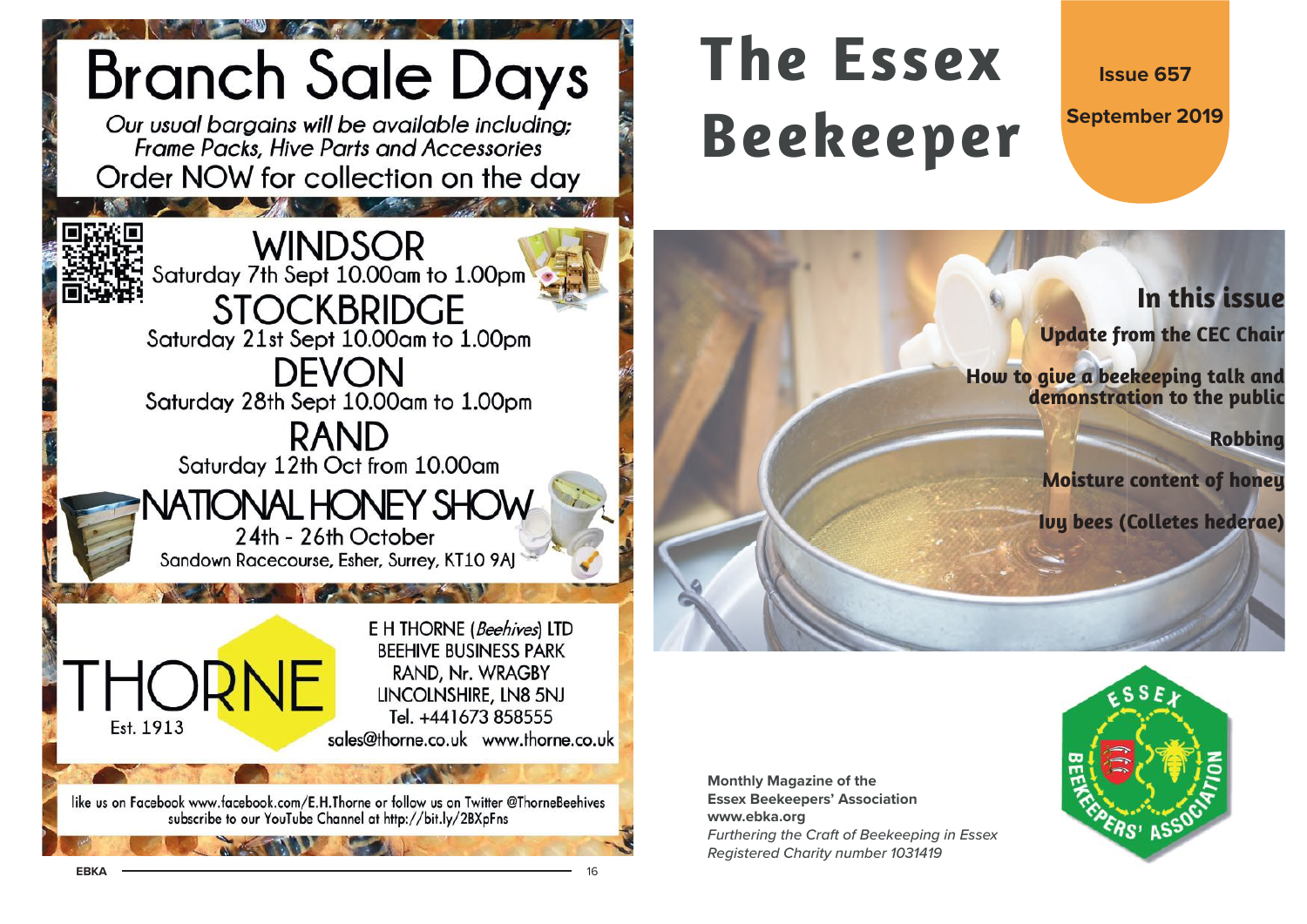## **Update from the CEC Chair** Jane Ridler, Chair, CEC

I know beekeepers remark every season<br>that it's been a bad year for queens, forage, weather or whatever, but this year has really not been the best, in this part of Essex, at least. Our honey crop is well



down, with prevailing conditions depriving us of our usual crops from field beans and lime. I used to joke when I was teaching beginners that 'the first 20 years are the trickiest'. I am thinking of revising this to the first 30! In 2018, among others, I bred what I thought was a splendid large queen from peaceful, non-swarmy stock, clipped and marked red. She outgrew the Saffron Walden observation hive very quickly and has since swarmed 3 times, despite management. Easily seen, she was retrieved each time from the grass and re-hived, and I have sent the wretch and both daughters to one of Richard's out-apiaries!

The July CEC meeting was too late in the month for me to write for the August Essex Beekeeper, but here in brief is the news.

Garth and Robert are making progress with the eR2 transition for BBKA membership and the magazine respectively. The eR2 is a significant workload for a few members in each Division and I'd like to thank you all for being prepared to do this work. There is no choice, as the BBKA have committed to this. To add to our team, we were delighted to welcome Katy Langley and Salma Attan to the meeting. They are taking on the role of Bee Health Secretary on the CEC. This role is of increasing importance, not only for the looming presence of the Asian hornet over the channel, but also because the outbreak of foulbrood in Essex this season has been a great concern. They have already initiated an AHAT/bee health liaison between divisions, whereby each Division has/ will nominate a Bee Health Secretary. Their meetings and other communications will enhance the delivery of new information to

emerge in mid or late September to take advantage of the flowering season of the ivy and are on the wing until early November. They are the last solitary bees to emerge and because there are so few other bees around at this time of year, are relatively easy to identify. They look like small honeybees with orange striped abdomens and a furry ginger thorax. Several may be seen together on ivy flowers, particularly if there is a nest site nearby. They are now locally common in southern England and are spreading north and west into the Midlands and Wales.

Unlike honeybees, the ivy bee is solitary. After mating, the female digs a burrow in loose earth or sand and creates underground chambers. She lays several eggs which she supplies with pollen as food for the larvae when they hatch. She dies after a few weeks but the larvae pupate, staying underground and emerging as adults the following autumn. Tens or even hundreds of females nest close together in colonies, usually on sandy banks. The male bees wait by the burrows for females to emerge before ambushing them. Many males may attempt to mate with a single female, forming a writhing mass, or mating ball.  $\blacktriangleright$ 

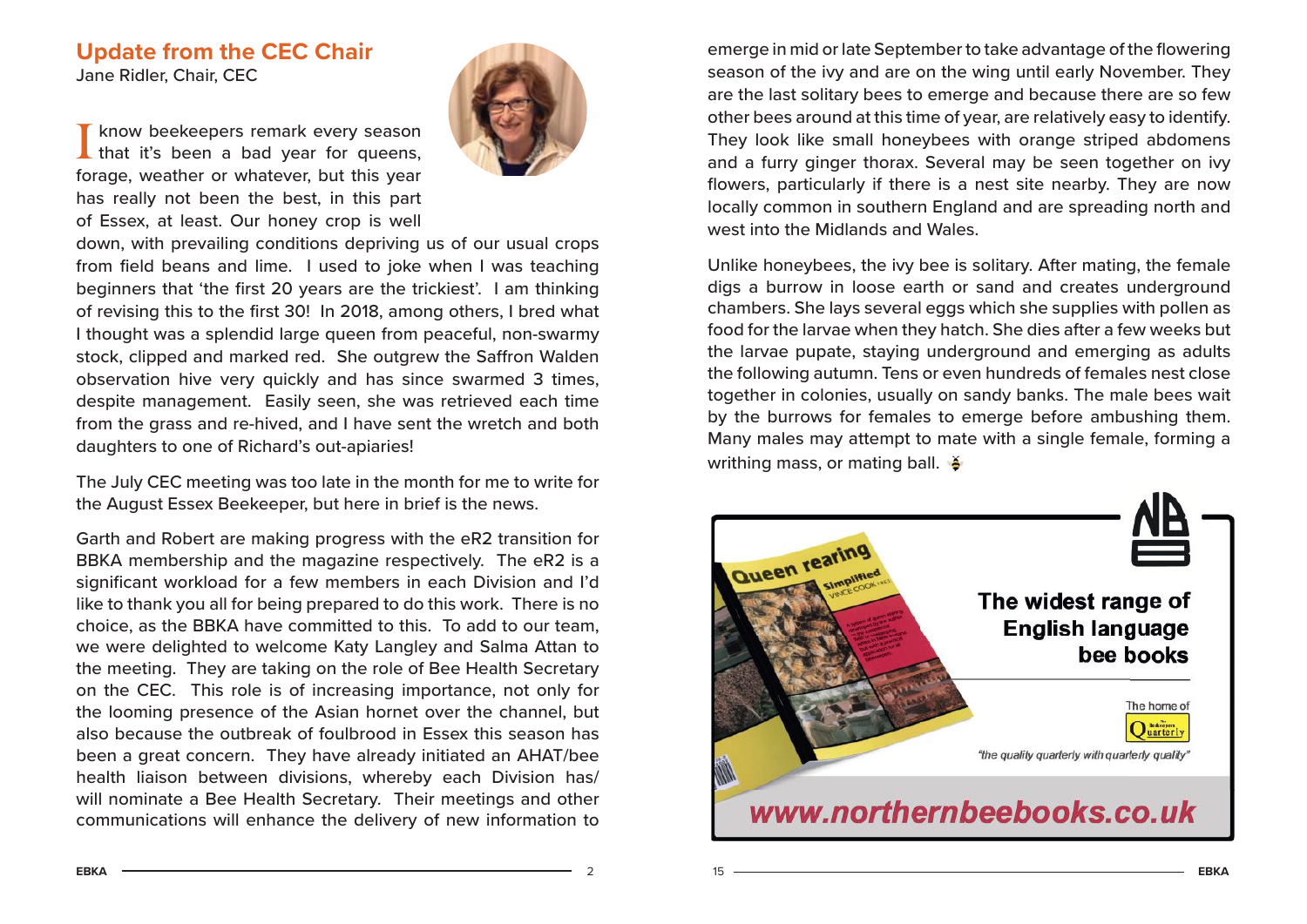is no spillage, then it is thought to be safe to take. Whereas this is a rough guide to moisture content, it cannot be presumed as a guarantee. The safest way of ensuring that your honey is below the required moisture limit is by using a refractometer. These are available from beekeeping equipment suppliers, but at a somewhat extortionate price of around £80.00. A very similar product can be obtained from a well known online auction site for as little as £20.00 inc. p&p. Do make sure that you are buying a refractometer which will specifically measure the moisture content of honey, as there are different sorts available. You should calibrate it before use and it should come with a register block (small glass block) and calibration oil. Using a refractometer could not be simpler. There is a transparent plastic flap covering a blue plastic screen. Lift the flap and smear honey on the blue screen. Hold it up to the light, look through the eyepiece, which can be focused, and spot where the blue and clear areas meet. Read the right hand scale where these meet and that is your moisture content.

Earlier I mentioned the chance of fermentation being the reason for regulating moisture content. Where the 20% figure comes unstuck is with honey that has set. 'Once the honey has crystallized the fluid between the crystals is diluted by removal of solids, and rises by some 4 – 6% in water content. This brings most honey into the range where fermentation can occur' (Guide to Bees & Honey — Ted Hooper). It is therefore a good idea to ensure that set honey is well below the 20% mark, but by how much will depend on the variety of honey, as different set honeys have different crystal sizes, and that will determine the percentage of moisture which is safe.

## **Ivy bees (Colletes hederae)** Via eBees

I vy bees (Colletes hederae) were first seen in the British Isles in Dorset in 2001, having arrived from continental Europe. They feed exclusively on the nectar of ivy flowers and consequently everyone throughout the County. If you are particularly interested, especially in the Asian hornet, and would like to be involved, please contact Katy and Salma.

The new trustees had their training session before the meeting, which had had to be cancelled in May, and policies continue to be reviewed and finished, as well as the update for the Trustees' Handbook. Please think hard about any questions for the BBKA at the ADM (Annual Delegates' Meeting) in January. This is the opportunity for all members to make proposals to be put to the BBKA and voted on by the national representatives. Any ideas must get to your committee to be presented at the next CEC meeting on 24th September.

The idea of Training our Beginners' Trainers was raised. For the divisional trainers of new beekeepers to get together and share good practice and clever ideas, as well as perhaps some presentations from our BBKA examiners sounds like a great idea. If you are one of these excellent teams and think it's worth pursuing, please make sure your committee know and trustees can bring an idea of the level of enthusiasm to the next meeting, so that plans can progress during the low season.

As you read this, we will be in the midst of County Honey Show preparations for 7th September at Orsett. Thank you in advance to our hard-working Honey Show Committee. I hope you have put in your entries for all the many choices of class available. Even if you haven't, it's a really great day out, especially if you've volunteered to help – such fun sharing our amazing hobby with members of the general public from two years to ninety two. And don't forget now's the time to get your ticket for the Annual Conference on October 20th. There are fantastic speakers this year. Look in this magazine for more details.

 $A =$  14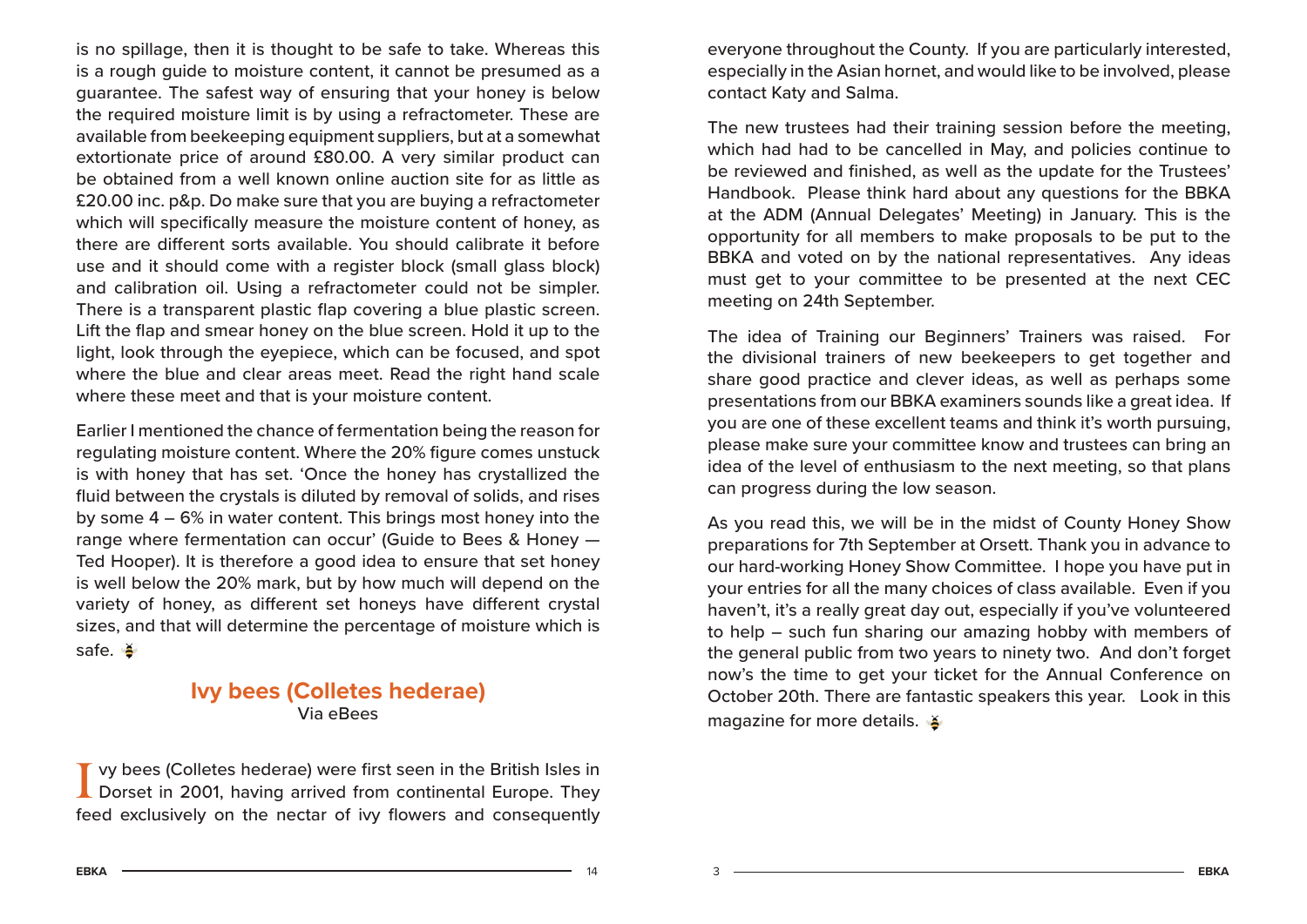# **Divisional meetings around the County**

# **Meetings in September 2019** *5* **20:00–22:00 - A-Rated Homes - Derek Mitchell, Harlow Divison***Address: tbc*

*5* **20:00–22:00 - Romford - Beekeeper Experiences, Romford Division**

> *Address: Chadwick Hall, Gidea Park, Romford RM2 5EL*

### *7* **Essex Annual Honey Show, Orsett Showground**

*15* **14:30–16:30 - Taster Session for Prospective Beginners, Saffron Walden Division**

> *Address: Little Canfield, nr Great Dunmow*

*17***19:30–21:00 - CBK Honey Show, Chelmsford Division**

4

*Address: Margaretting Village Hall, Wantz Rd, Margaretting, Ingatestone CM4 0EP*

*25* **19:30–21:30 - BeeBee Wraps with Kath Austin, Saffron Walden Division**

> Address: Sewards End Hall, Radwinter Rd, CB10 2LG

*25* **19:30–21:30 -Chad Colby- Blake - subject tbc, Southend Division***Address: WI Hall, Bellingham* 

*Lane, Rayleigh SS6 7ED*

*29* **15:00 - Apiary meeting (Telephone Antony Stark 07769-681135), Braintree Division**

> *Address: Fambridge Hall, White Notley, CM8 1RN*

## **Meetings in October 2019**

*03* **20:00-22:00 - Gift Making for the Festive Period - Local Members, Harlow Division**

*Address: tbc*

*03* **20:00-22:00 - Varroa Control 2019 - Spoilt for Choice by Robert Smith, Romford Division**

*Address: Chadwick Hall, Gidea Park, Romford*

has taken a bit of a beating, then close the hive and move it three miles or more away. In its place put a brood box with some honey on a plate or saucer inside, or if there is a frame in another colony, preferably the robbers colony, with a small amount of liquid stores in, then place that in it. Once the robbers have cleared it up they should quieten down and return to normal.  $\blacktriangleright$ 

# **Moisture content of honey**

Somerton & District BKA, via eBees

ome people are not too clear of what moisture content is permissible in honey and how this can be ascertained. The statutory document that governs our honey sales is The Honey Regulations and Schedule 2, section 2 states that in general honey should not have a moisture content greater than 20%. Heather honey (calluna) and Baker's honey are allowed more moisture, with an upper limit of 23%. Just to complicate matters further, Baker's honey made from heather is allowed an upper limit of 25%. Baker's honey is usually classified as such because it has been downgraded in some way, such as the beginnings of fermentation, or it has a 'foreign taste or odour'. It is intended for industrial use, or for use in other foodstuffs which are then processed. As only very few of us take our bees to heather, we can concentrate on the 'general' category, so our honey should not exceed 20% moisture content.

Below 20%, honey stands a much better chance of not fermenting. The lower the moisture content, the less chance of fermentation. Bees reduce the moisture content of their stores to a level where they won't ferment, before capping them off. This is why we tend to take only capped honey for extraction. If it is capped then we can be pretty sure that the moisture content is below 20%. What about uncapped honey? Many beekeepers conduct a simple test to see if their honey can be taken. They shake the unsealed frame, in question, over the super from which it came. If liquid spills from the cells, it is assumed that the honey cannot be taken. If there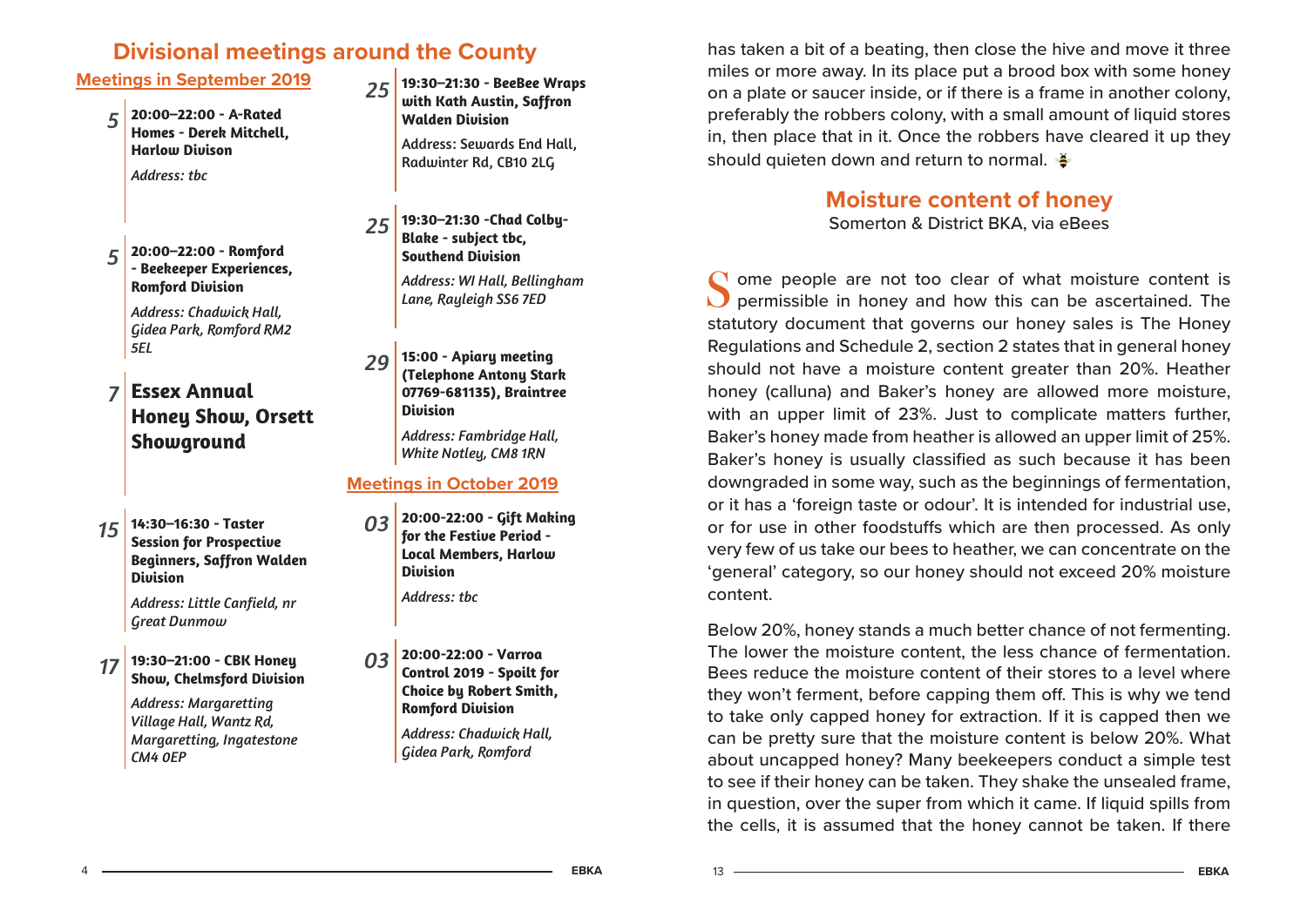If your sense of smell is good you will be able to smell the alarm pheromone which has a banana-like scent and if you smell this when examining the hive, be prepared for an attack, or close up the hive till a later date. If you take the crownboard off, robber bees will fly out in a hurry. Capped honey in the frames will have the cappings ripped off and the holes will have jagged edges.

If a target colony is weak and succumbs to attack, silent robbing ensues. The colony continues to work normally, while at the same time robbers enter and leave the hive unhindered. The only tell tale sign now is the flight of the robbers returning directly to another hive. Also, robber bees leaving the robbed hive, fully laden, will have the rear legs forward as opposed to a bee leaving the hive on a forage flight, unladen, when the rear legs will be trailing. Eventually, the robbed colony will be devoid of stores, may abandon the hive or even die off.

### **Dealing with Robbing**

Once robbing starts it is difficult to stop, so it is important to prevent it - robbing is often brought on by the actions of the beekeeper spilling sugar syrup on the floor, leaving brace comb in the apiary or leaving hives open longer than necessary.

Prevention measures include feeding your bees at dusk when flying has ceased, to reduce any excitement and prevent the flying bees from leaving their hive to search for the food source; feeding all colonies at the same time and reducing the size of the entrances down to about 13mm ('four bees wide') or 10 mm so they can be more easily defended - especially important for nuc colonies. One method that is advocated to stop robbing is to lean a sheet of glass (or polycarbonate) against the entrance. The rightful entrants will find a way round it, but the robbers will keep flying into the glass and give up. You can also try putting some small branches with leaves on in front of the hive to confuse the robbers.

In an apiary, if there is only one colony doing the robbing and one being robbed, it is often sorted out by swapping places. This seems to confuse them and generally works. If the robbed colony *12***Honey Show, Romford Division**

*Address: Chadwick Hall, Gidea Park, Romford*

- *20* **09:30-16:30 EBKA Conference: The Changing Face of Beekeeping** *Address: Felsted School, Felsted, Dunmow CM6 3JL*
- *22* **19:30-21:00 - Monthly Meeting - Essex for Bees, CHelmsford Division**

*Address: Margaretting Village Hall, Wantz Rd, Margaretting, Ingatestone CM4 0EP*

*23* **19:30-21:00 - Update on RSPB Wallasea Island Wild Coast Project, Southend Division**

*Address: WI Hall, Bellingham Lane, Rayleigh SS6 7ED*

*27* **14:00 - Braintree Beekeepers' Association Honey Show. Talk on Mead Making whilst judging takes place**

> *Address: White Notley Village Hall*

> > ĕ

### **Articles appearing in The Essex Beekeeper are not necessarily the views either of the Editor or the Essex Beekeepers' Association**

To ensure inclusion within the diary of county-wide events would Divisions provide the editor with details of local meetings by the 4th of the previous month.

Robert Silver – robert.silver@outlook.com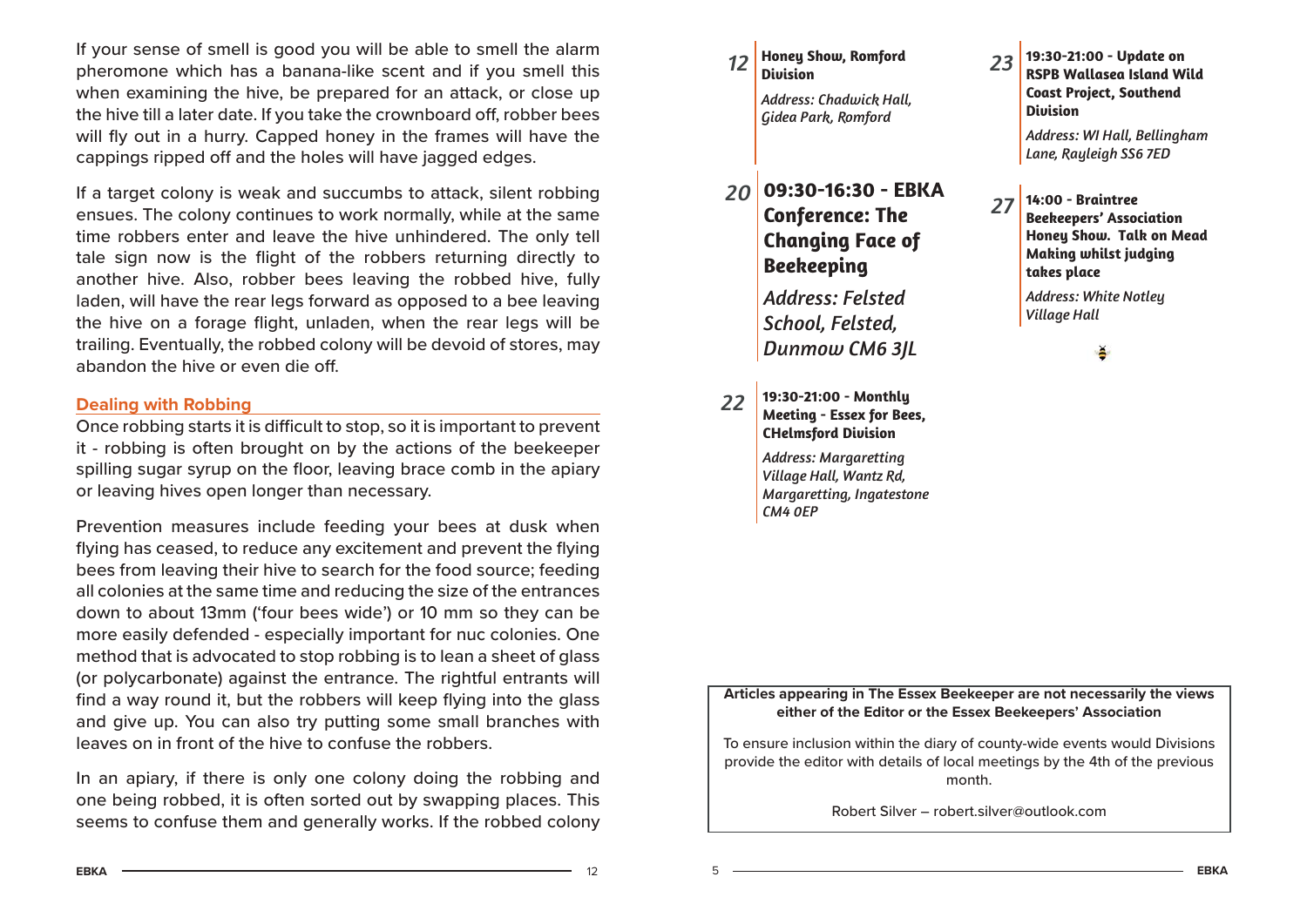## **How to give a beekeeping talk and demonstration to the public. A talk by Robert Hart**

By Mike Rowbottom, HRBKA, via eBees

A talk about giving talks is a subject seldom visited in beekeeping circles, but it should be! As Robert demonstrated admirably such a talk can be interesting and instructive, and there are many organisations looking for good speakers on interesting topics. Bees and beekeeping will always have a draw as a topic, and Robert threw out a lot of ideas that would improve even the most experienced of speakers.

Teaching is a part of our Association's charitable objective to promote beekeeping. This generally involves talking to nonbeekeepers and it is essential to tailor a talk to the prospective audience. Robert's memory stick contains 10 talks, each one tweaked to suit a specific audience.

Most people feel uncomfortable taking to an audience, but even experienced speakers feel nervous before every talk, and this never gets better. Bigger audiences are generally more difficult. Robert gave three basic things to remember:

- 1. Always realise that non-beekeepers know very little about beekeeping. Anyone who has taken a beekeeping course even a 1 day taster - will know vastly more than the average member of the public about all aspects of beekeeping.
- 2. Remember that you are not there to show how much you know.
- 3. Do not agree to do something you are not qualified to do.

A good guide is K.I.S.S. - Keep it Simple. Don't be afraid to act and show animation. Walking around the stage, waving your arms and eye contact with individuals in the audience all add to the audience interest. If you have a moveable microphone so much the better.

Avoid jargon - how many beekeepers know what a Snelgrove Board looks like. If you have to use such names, make sure you

# **Robbing**

via eBees

Robbing is a situation in which a beehive is attacked by wasps<br> **R** or invaders from other beehives. The invasion is serious for a bee colony for a number of reasons:

A hive defending itself against robbing will fight to the death. This battle can result in the loss of many bees and even destroy an entire colony. If the hive is unable to defend itself, the invading bees (or wasps) can strip the colony of all its food. Being robbed changes the disposition of a hive. The bees can become nasty, aggressive, and difficult to deal with. In the Autumn, when feeding your bees after any honey flow has ended, is a prime time for robbing to start, so be on the lookout for the tell-tale signs.

### **Indicators of Robbing**

A colony that is under attack will appear to be more active than it previously was, but the activity at the entrance is different. When they are coming back to their own hive, bees will usually land on the periphery of the entrance then walk in. Bees that are robbing will dart around at the entrance, then make a dash for it, but straight for the entrance.

Bees fighting outside a hive is an early sign and can be confirmed by the erratic and characteristic 'zig zag' flight of the robbers on approach to the target hive. Guard bees recognise this flight pattern and will be on high alert. They challenge and examine all entrants for a period of about 1-3 seconds by antennal contact to determine a nest mate from an intruder by their odour. An intruder is usually mauled by the guard clamping onto a leg or a wing and curling the abdomen into a position enabling it to sting. A fight ensues and the robber is marked with 2 heptanone from the mandibular glands.

Other guard bees recognise the alarm and raise their abdomen and sting chamber releasing a further alarm pheromone, isopentyl acetate. If unable to escape, the robber is stung and dies.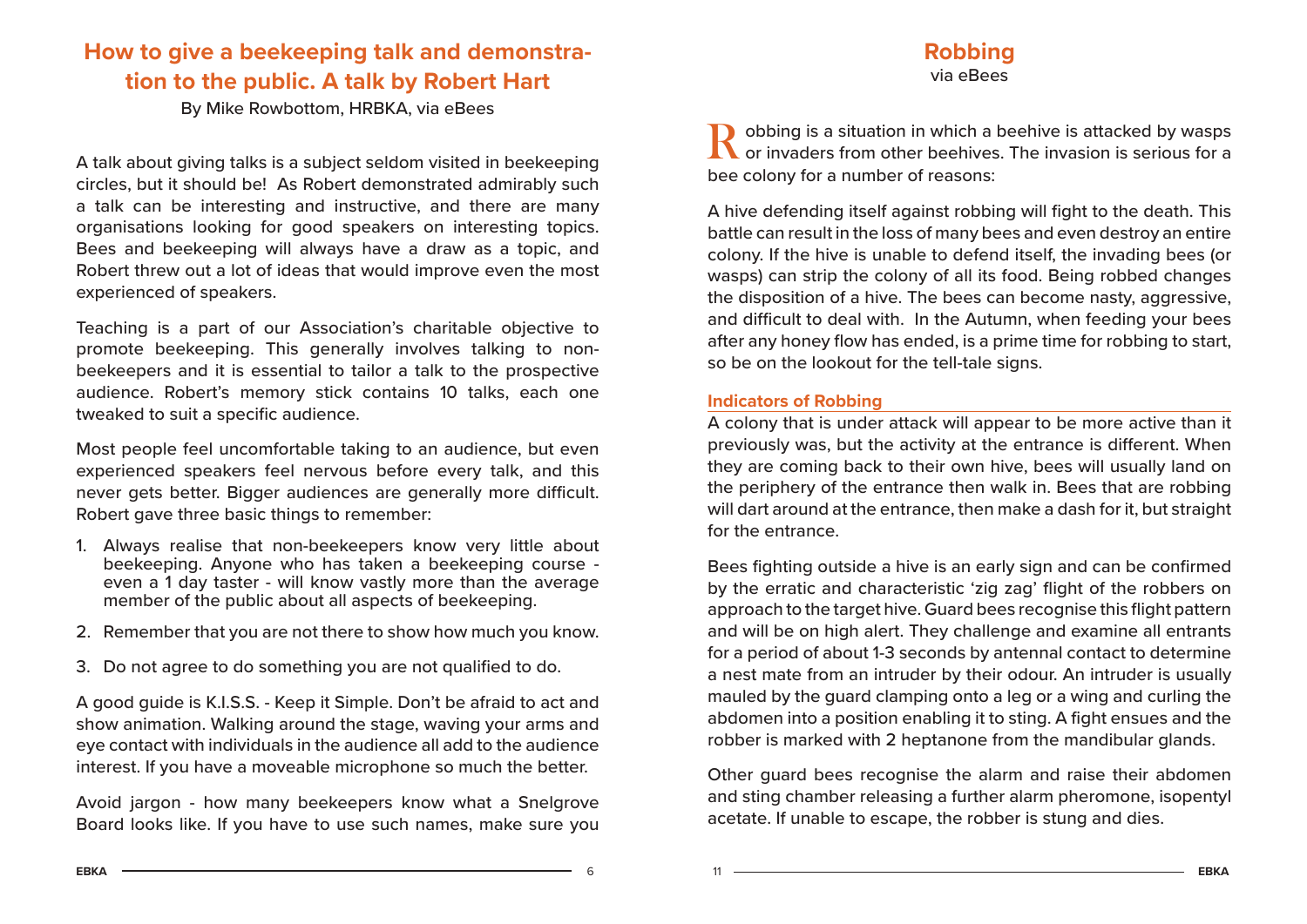## Saffron Walden Beekeepers present:

# EBKA Conference 2019:

*The Changing Face of Beekee*ping

# Sunday, 20 October 2019

Felsted School, Dunmow, CM6 3JL

# **Tickets available now (£25):** www.swbka.org

## **SPEAKERS**

| <b>Ged Marshall</b><br>A year in the life of a                                                                                                                     | <b>Dr Jonas Geldman</b><br><b>University of Cambridge</b>                                                                                                                  |
|--------------------------------------------------------------------------------------------------------------------------------------------------------------------|----------------------------------------------------------------------------------------------------------------------------------------------------------------------------|
| professional beekeeper                                                                                                                                             | Does conserving honeybees help                                                                                                                                             |
| Kindly sponsored by:<br><b>R</b> Andrews Glass Ltd<br>www.andrewsglass.co.uk                                                                                       | wildlife?<br>Kindly sponsored by:<br><b>Hive Consultants</b><br>www.hiveconsultants.co.uk                                                                                  |
| <b>Professor Steve Martin</b><br><b>University of Salford:</b><br>Our search to understand long<br>term Varroa tolerance<br>(Kindly sponsored by BJSherriff.co.uk) | <b>Will Messenger</b><br>The history of beekeeping and the<br>history of the Porter Escape.<br>(There will also be an exhibition of artefacts<br>on display in the Foyer.) |
| Set within the beautiful grounds                                                                                                                                   |                                                                                                                                                                            |

of Felsted School, lectures will be held in the Barbara Karen Auditorium

*Quality Catering (all inclusive) Vendor Stalls*

*Super raffle prizes*  including a bee suit and accessories bundle kindly donated by B J Sherriff



Supporting the work of Bees Abroad

explain what they are. Visual aids are essential, but make sure they are organised so that you can immediately show the relevant items. Nothing loses an audience faster than the speaker talking to himself while riffling through a pile of kit at the side of the stage.

For indoor talks Powerpoint is a great tool, but keep the word count very low for any one slide and avoid complicated graphs. Also watch out for compatibility between versions, and also if using Libra or other comparable products.

For outdoor presentations then use bee kit - either your own or the Association's. The hive with the colour pictures mounted in the frames is a great tool.

The old army advice to "Tell them what you're going to tell them, tell them and then tell them what you told them" is always sound. You need a plan for the talk, but sharing this with the audience helps them understand where you are and where you are going. You also need to know what the audience wants - you can ask the organiser, or sometimes you can work it out. For example an invitation to speak in a care home after lunch gives a clue that nothing too stimulating is needed. If all else fails, ask the audience what they are looking for at the start of the session. This can work well for Taster Days, and you can tailor or amend your presentation as required.

There are some general themes that play well for talks:

- What honey bees do, why this makes them important, how honeybees differ from other bees, protective clothing, stings, communication.
- Beekeeping as animal husbandry is a good over-arching theme covering breeding (3 castes, swarming, bee mating, colony reproduction, superorganism) Feeding (different plants, local sources, garden plants, winter needs) Housing ( WBC hive, National hive where feral colonies live, where swarms will take up residence) and Health (although much beyond varroa is a turn off)